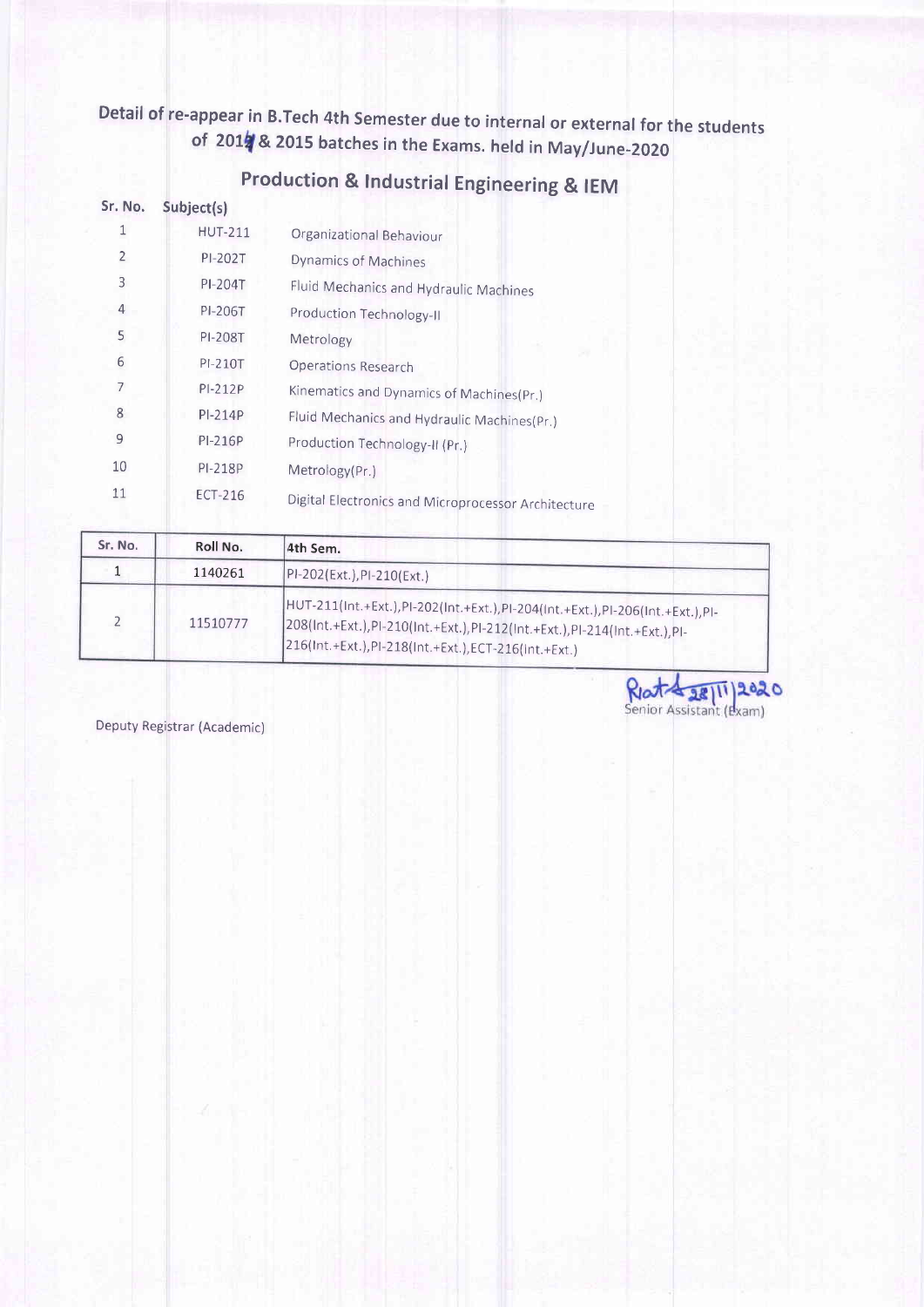## Detail of re-appear in B.Tech 4th Semester due to internal or external for the students of 2014 & 2015 batches in the Exams. held in May/June-2020

### <sup>I</sup>nformation Technology

| Sr. No. | Subject(s)  |                                      |
|---------|-------------|--------------------------------------|
|         | MAT208T/206 | Mathematics-IV                       |
| 2       | $IT-202$    | Computer Organization & Architecture |
| 3       | $IT-204$    | Unix & Linux Programming             |
| 4       | $IT-206$    | Database Management System           |
| 5       | $IT-208$    | Java Programming                     |
| 6       | $IT-212$    | <b>Operating System</b>              |
|         | $IT-214$    | Unix & Linux Programming (Pr.)       |
| 8       | $IT-216$    | Database Management System (Pr.)     |
| 9       | $IT-218$    | Java Programming (Pr.)               |
| 10      | $IT-222$    | Operating System (Pr.)               |
|         |             |                                      |

| Sr. No. | Roll No. | 4th Sem.                                                                                                                                                                                 |
|---------|----------|------------------------------------------------------------------------------------------------------------------------------------------------------------------------------------------|
|         | 11520080 | IT-202(Ext.),IT-204(Int.+Ext.),IT-206(Int.+Ext.),IT-208(Int.+Ext.),MAT-<br>208(Int.+Ext.),IT-212(Int.+Ext.),IT-214(Int.+Ext.),IT-216(Int.+Ext.),IT-<br>218(Int.+Ext.), IT-222(Int.+Ext.) |

Deputy Registrar (Academic)

Rrat 28/11/2020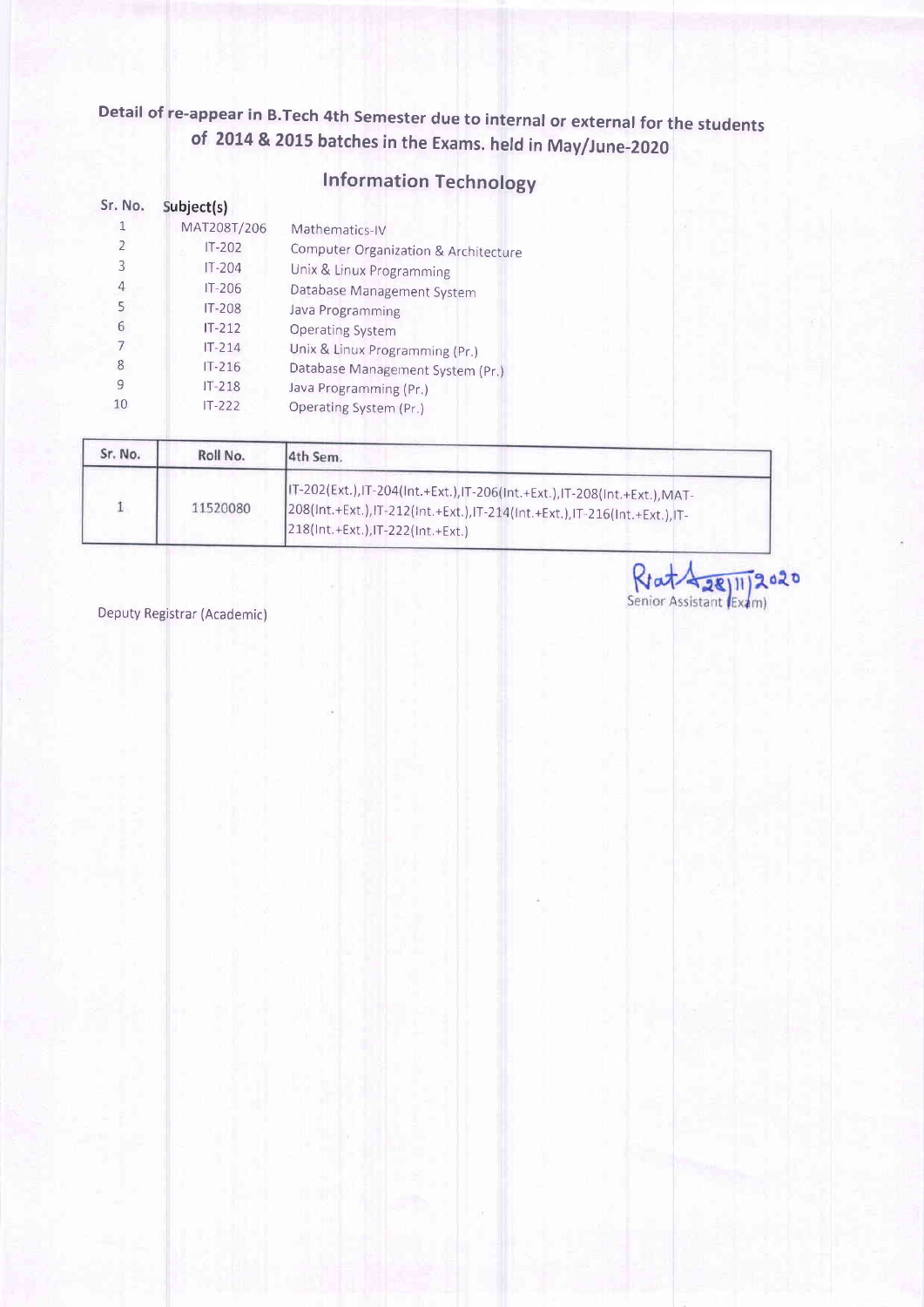#### Detail of re-appear in B.Tech 4th Semester due to internal or external for the students  $o_{\mathbf{t}}^{\prime}$  2013, 2013,  $\alpha$  2014 & 2015 batches in the Exams. held in May/June-2020

### Mechanical Engineering

| Sr. No. | Subject(s)      |                                                |
|---------|-----------------|------------------------------------------------|
|         | <b>HUT-211</b>  | Organizational Behaviour                       |
|         | <b>MET-202</b>  | Mechanics of Fluids                            |
| 3       | <b>MET-204</b>  | Strength of Materials-II                       |
| 4       | <b>MET-206</b>  | Steam and Power Generation                     |
| 5       | <b>MET-208</b>  | Material Science                               |
| 6       | <b>MET-210</b>  | Production Technology -II                      |
|         | <b>MET-212</b>  | Dynamics of Machines                           |
| 8       | <b>MET-214</b>  | Numerical Methods & Computer Programming (Pr.) |
| 9       | <b>MET-216</b>  | Production Technology -II(Pr.)                 |
| 10      | <b>MET-218</b>  | Mechanics of Machines(Pr.)                     |
| 11      | MET-220/CET-220 | Mechanics of Fluid (Pr.)                       |

| Sr. No.        | Roll No. | 4th Sem.                                                                                                                                       |  |
|----------------|----------|------------------------------------------------------------------------------------------------------------------------------------------------|--|
|                | 1120224  | MET-208(Int.), MET-212(Ext.), MET-214(Int.)                                                                                                    |  |
| $\overline{2}$ | 1130502  | HUT-211(Int.), MET-202(Int.), MET-204(Int.), MET-206(Int.+Ext.), MET-<br>208(Ext.), MET-210(Ext.), MET-214(Ext.), MET-216(Int.), MET-218(Int.) |  |
| $\overline{3}$ | 1130864  | MET-204(Ext.), MET-212(Ext.)                                                                                                                   |  |
| $\overline{4}$ | 1140068  | HUT-211(Int.), MET-212(Ext.)                                                                                                                   |  |
| 5              | 1140372  | MET-206(Ext.)                                                                                                                                  |  |
| 6              | 2140001  | MET-204(Ext.), MET-206(Ext.), MET-210(Ext.), MET-212(Ext.), MET-216(Ext.)                                                                      |  |
| 7              | 11530005 | MET-204(Ext.), MET-206(Ext.), MET-210(Ext.), MET-212(Ext.)                                                                                     |  |
| 8              | 11530047 | MET-208(Int.+Ext.)                                                                                                                             |  |

 $R$  out  $\frac{28}{11}$  2020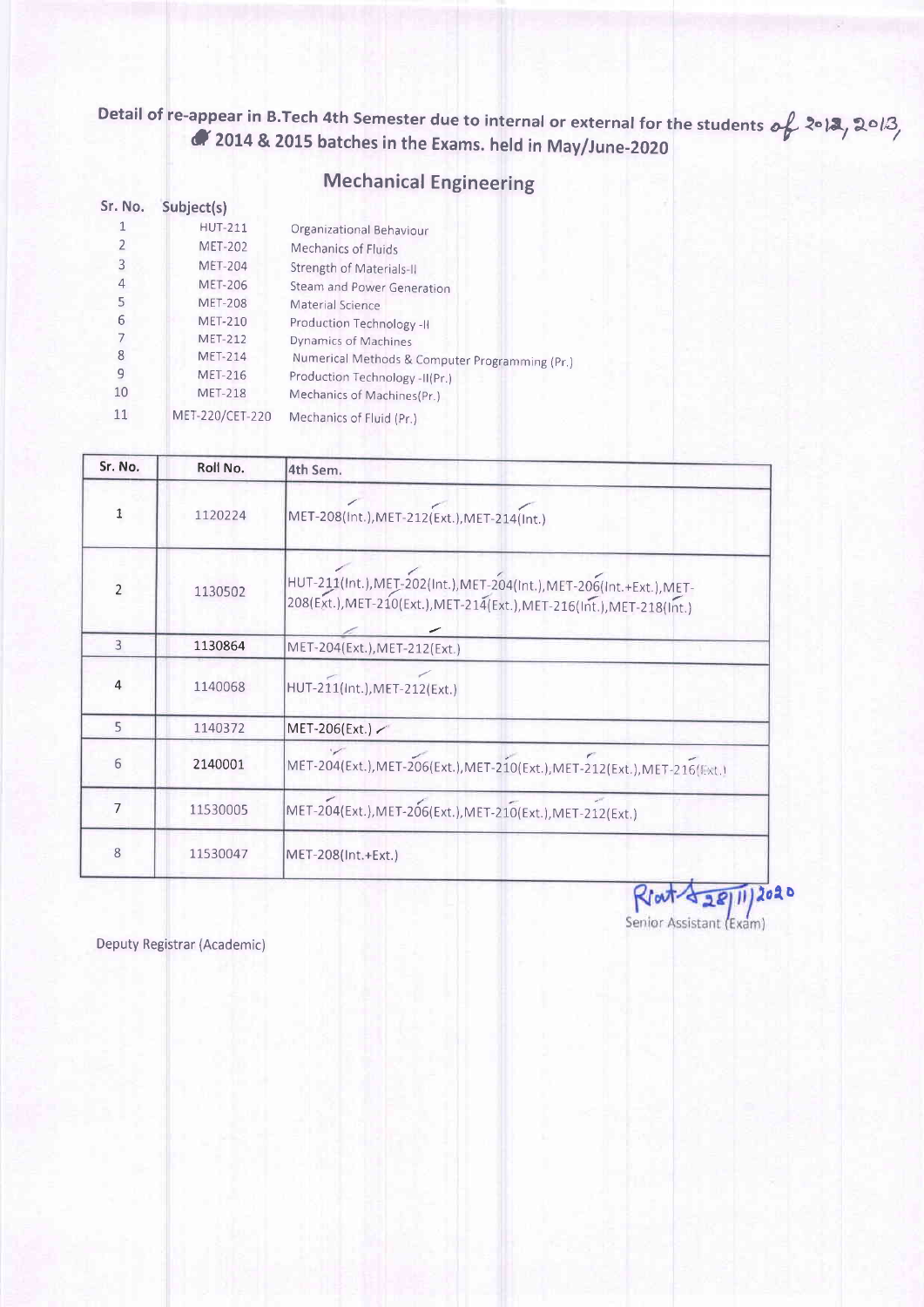# Detail of re-appear in B.Tech 4th Semester due to internal or external for the students of 2012 & 2015 batches in the Exams. held in May/June-2020

## Electronics & Comm. Engineering

| Sr. No.        | Subject(s)     |                                     |
|----------------|----------------|-------------------------------------|
| 1              | MAT-202/204T   | Mathematics-III                     |
| $\overline{2}$ | ECT-202        | Analog Electronics                  |
| 3              | <b>ECT-204</b> | Analog Communication                |
| 4              | <b>ECT-206</b> | Instrumentation & Measurement       |
| 5              | <b>ECT-208</b> | Control Systems                     |
| 6              | ECT-210        | Electronic Circuits Simulation(Pr.) |
|                | ECT-212        | Communication-I(Pr.)                |
| 8              | ECT-214        | Electronic Circuits (Pr.)           |

| Sr. No. | Roll No. | 4th Sem.                                                               |
|---------|----------|------------------------------------------------------------------------|
|         | 1120188  | ECT-214(Ext.)                                                          |
|         | 11510415 | ECT-202(Ext.),ECT-204(Ext.),ECT-206(Ext.),ECT-208(Ext.)                |
|         | 11510418 | ECT-202(Ext.), ECT-206(Ext.), ECT-208(Ext.), ECT-210(Ext.)             |
|         | 11510440 | ECT-202(Ext.), ECT-204(Ext.), ECT-206(Ext.)                            |
| 5       | 11510468 | MAT-204T(Ext.),ECT-202(Ext.),ECT-204(Ext.),ECT-206(Ext.),ECT-208(Ext.) |
| 6       | 11510472 | ECT-202(Ext.),ECT-204(Ext.),ECT-206(Int.)                              |

Rlata all 11 2020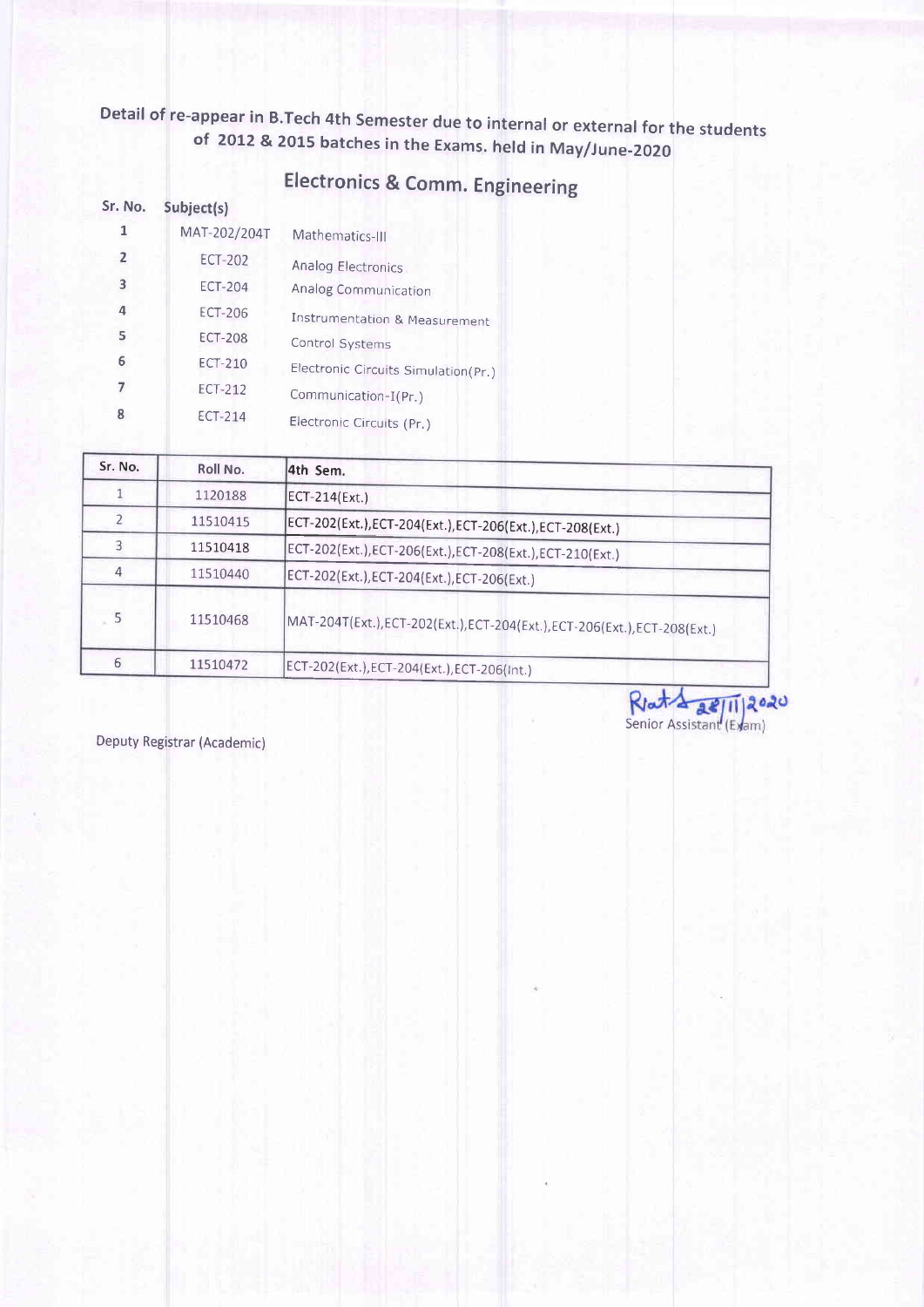## Detail of re-appear in B.Tech 4th Semester due to internal or external for the students of 2015 batches in the Exams. held in May/June-2020

| <b>Electrical Engineering</b> |  |  |  |  |
|-------------------------------|--|--|--|--|
|-------------------------------|--|--|--|--|

| Sr. No. | Subject(s)     |                                |
|---------|----------------|--------------------------------|
|         | <b>HUT-211</b> | Organizational Behaviour       |
| 2       | $ET-202$       | Signals and Systems            |
| 3       | ET-204         | Electrical Machine-II          |
| 4       | ET-206         | Power Electronics-I            |
| 5       | ET-208         | <b>Digital Electronics</b>     |
| 6       | $ET-210$       | Fields and Waves               |
| 7       | ET-212         | Power Generation & Control     |
| 8       | ET-214         | Electrical Machine Lab-II(Pr.) |
| 9       | $ET-216$       | Power Electronics Lab-I(Pr.)   |
| 10      | ET-218         | Digital Electronics Lab(Pr.)   |

| Sr. No. | Roll No. | 4th Sem.                                                                      |
|---------|----------|-------------------------------------------------------------------------------|
|         | 11510265 | ET-202(Ext.),ET-204(Int.),ET-208(Ext.),ET-210(Ext.)                           |
|         | 11510350 | ET-214(Ext.)                                                                  |
|         | 11510362 | ET-202(Ext.),ET-204(Ext.),ET-206(Ext.),ET-208(Ext.),ET-210(Ext.),ET-212(Ext.) |
|         | 11530039 | [ET-202(Ext.), ET-206(Ext.), ET-212(Ext.)                                     |

Rent de Maria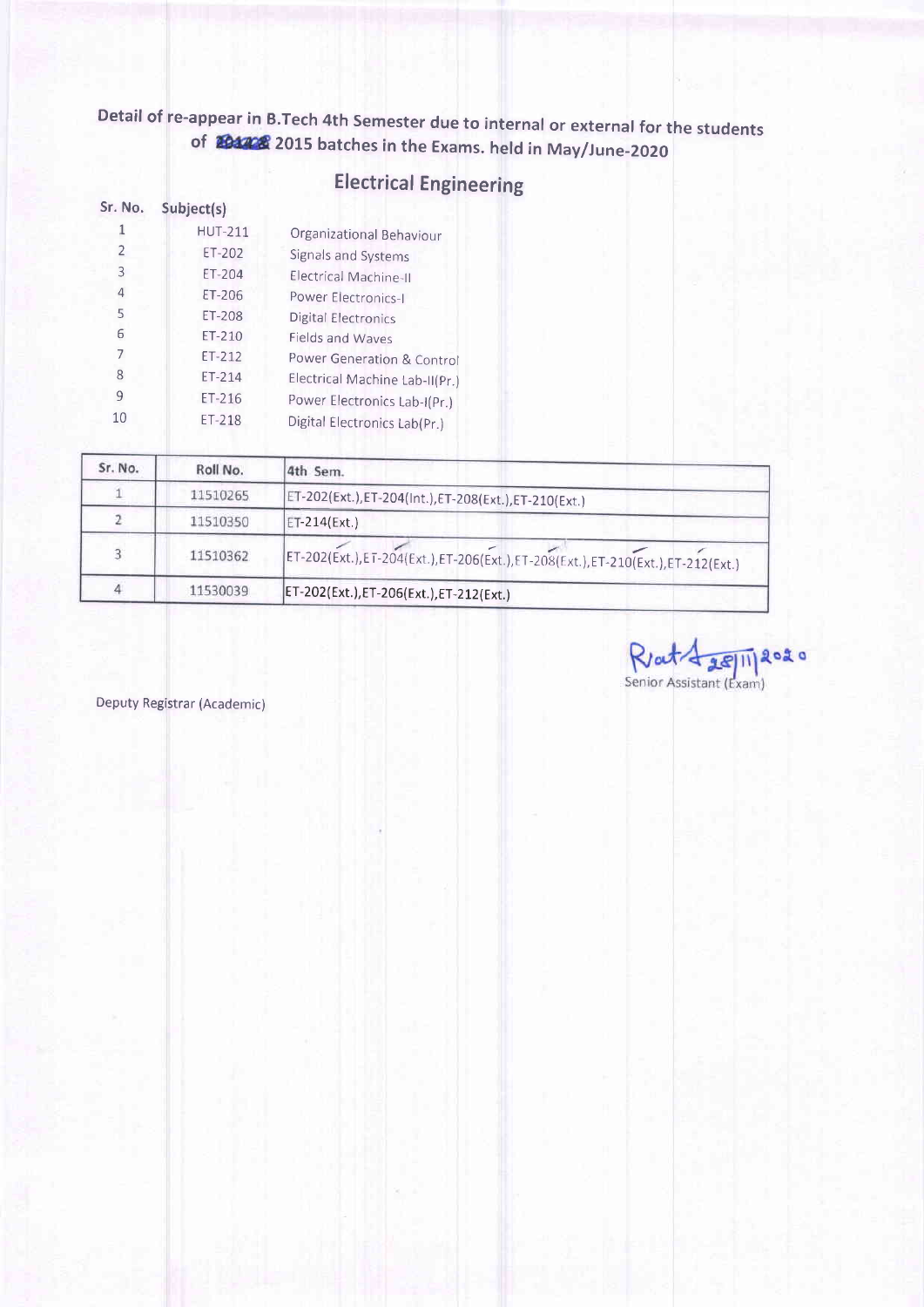Detail of re-appear in B.Tech 4th Semester due to internal or external for the students  $\partial f$ .<br>2014 & 2015 batches in the Exams. held in May/June-2020

#### Computer Engineering

| Sr. No.        | Subject(s)      |                                  |
|----------------|-----------------|----------------------------------|
| 1              | <b>MAT-204T</b> | Mathematics-III                  |
| $\overline{2}$ | COT-202         | Object Oriented Programming      |
| 3              | $COT-204$       | Programming Languages Concepts   |
| 4              | COT-206         | Software Engineering             |
| 5              | COT-208         | Microprocessors-1                |
| 6              | $COT-210$       | Unix and Linux Programming       |
| 7              | <b>COT-212</b>  | Object Oriented Programming (Pr) |
| 8              | COT-214         | Microprocessors-I (Pr)           |
| 9              | $COT-216$       | Software Engineering (Pr)        |
| 10             | COT-218         | Unix and Linux Programming (Pr)  |

| Sr. No.        | Roll No. | 4th Sem.                                                                                   |
|----------------|----------|--------------------------------------------------------------------------------------------|
|                | 1120312  | COT-202(Ext.),COT-206(Ext.), COT-208(Ext.), COT-210(Ext.), MAT-204T(Ext.)                  |
| 2              | 11510161 | COT-202(Int.+Ext.),COT-204(Int.+Ext.),COT-208(Int.+Ext.), COT-210(Ext.),COT-<br>212(Ext.)- |
| $\overline{3}$ | 11510217 | COT-214(Int.)                                                                              |
| 4              | 11530018 | COT-208(Int.+Ext.),COT-210(Ext.),MAT-204T(Int.)                                            |

Rat 1 28/11/2020